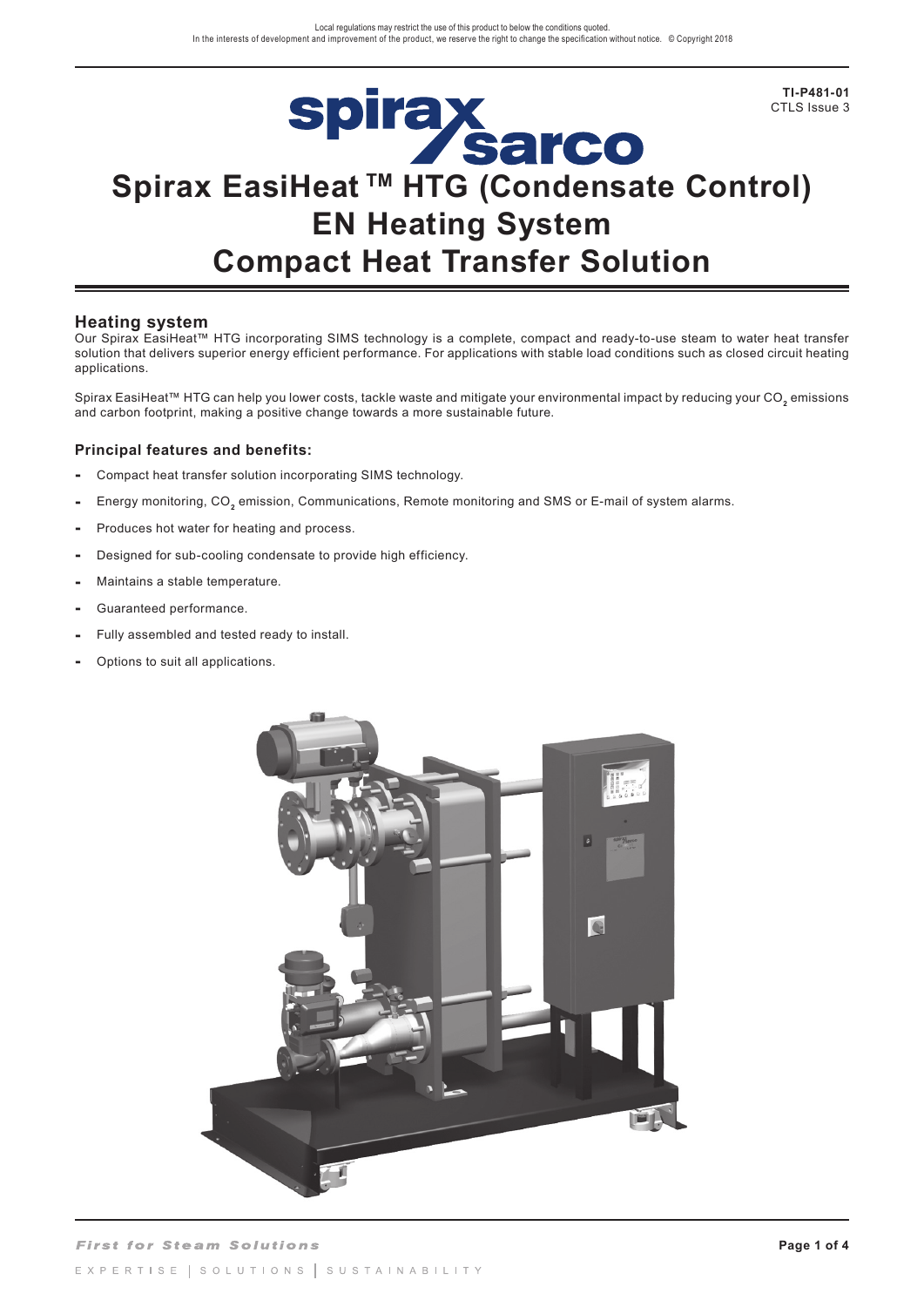# **Heat exchanger**

One of the components that guarantees system performance is the heat exchanger, which is precisely engineered to match the specific duty requirements.

With a high efficiency and low volume to pressure ratio. The plate and frame heat exchanger ensures reduced inspection requirements whilst being fully maintainable and expandable.

# **Control panel**

The Spirax EasiHeat™ HTG now features our new innovative control system incorporating SIMS technology, delivering increased monitoring and communications.

A colour touch screen provides ease of use and clear visual access to all system parameters and access to energy data.



## **Metering**

The TVA flowmeter has been specifically designed for large turndown on steam applications and is a key component of the Spirax EasiHeat™ HTG guaranteeing accurate measurement of energy usage.

## **Condensate control**

One of the components that guarantees system performance is the correctly selected control valve with either electric or pneumatic actuation, and ensures all of the useful energy in the steam is used within the unit, there's less waste than other available alternatives which, in turn, reduces both fuel demand and your CO<sub>2</sub> emissions.

#### **Materials**

| Steam and condensate pipework | Carbon steel |
|-------------------------------|--------------|
| Steam control valve           | Cast iron    |
| Secondary pipework            | Carbon steel |

## **Pressure and temperature limits**

| Pipework design condition                                    | <b>PN16</b> |  |  |
|--------------------------------------------------------------|-------------|--|--|
| Maximum saturated steam supply pressure to heat<br>exchanger | 4 bar a     |  |  |
| Maximum secondary pressure                                   | 10 bar a    |  |  |
| Maximum secondary temperature                                | 105 °C      |  |  |
| Maximum gasket temperature                                   | 180 °C      |  |  |

**Spirax EasiHeat TM HTG (Condensate Control) EN Heating System Compact Heat Transfer Solution**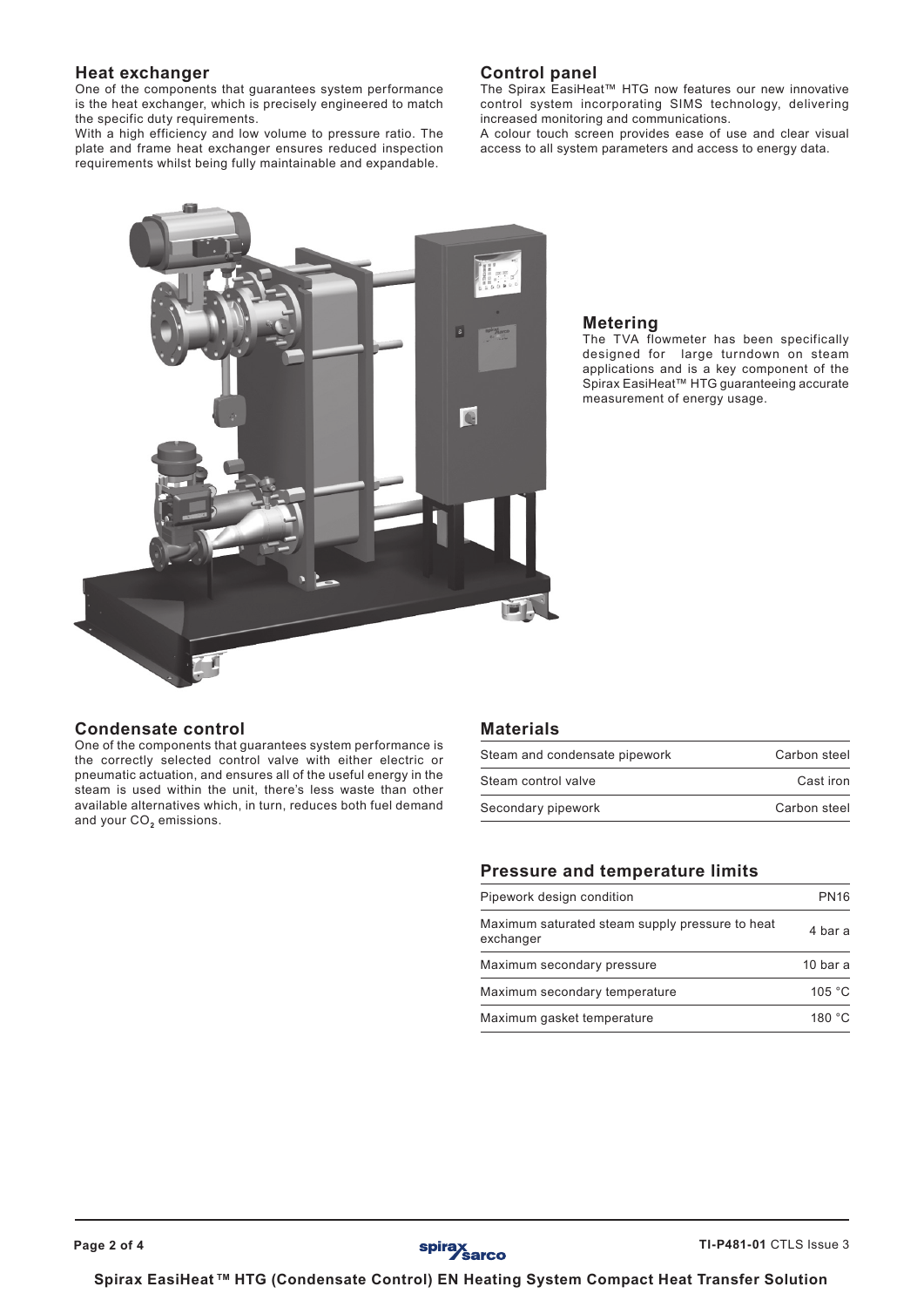# **Pipework**

All pipework is correctly sized for the application and is fabricated using modern welding techniques, approved welders and weld procedures. Flanged products are used for reliability and easy maintenance.

# **Electrics and pneumatics**

All control equipment is pre-wired and piped ready for connection to the air supply and power source.

|                          | Power supply | 110-240 Vac/50-60 Hz |
|--------------------------|--------------|----------------------|
| <b>Electrical supply</b> | Supply fuse  | 5A (T)               |
|                          | Electric     | 24 Vac/50-60Hz       |
| <b>Actuators</b>         | Pneumatic    | 4 to 6 bar g         |

### **Support frame**

The whole system is delivered pre-assembled on a compact frame and baseplate, option of fitted wheels for ease of moving the unit into position, alternatively with a fork lift truck.

|      | Heat load (kW) | Type   | Valve<br>actuation |      | <b>Maximum dimensions</b> |     |              |              | <b>Piping connections DN</b> |  |  |
|------|----------------|--------|--------------------|------|---------------------------|-----|--------------|--------------|------------------------------|--|--|
| Min. | Max.           |        |                    | н    |                           | W   | <b>Steam</b> | Water        | Condensate                   |  |  |
| 50   | 550            | EHHCC1 | EL or PN           | 1321 | 1281                      | 684 | <b>DN50</b>  | <b>DN50</b>  | <b>DN15</b>                  |  |  |
| 550  | 1500           | EHHCC2 | EL or PN           | 1414 | 1420                      | 834 | <b>DN100</b> | <b>DN100</b> | DN20 or DN25                 |  |  |
| 1500 | 2500           | EHHCC3 | EL or PN           | 1414 | 1706                      | 834 | <b>DN100</b> | <b>DN100</b> | DN20 or DN25                 |  |  |

#### **Dimensions (approximate) in mm**

**Notes: 1.** The height of the system will increase by 25 mm if the wheels are fitted.

**2.** The heat load has been based on a steam inlet pressure of 2 bar g and 0 bar backpressure.



spirax<br>
Sarco